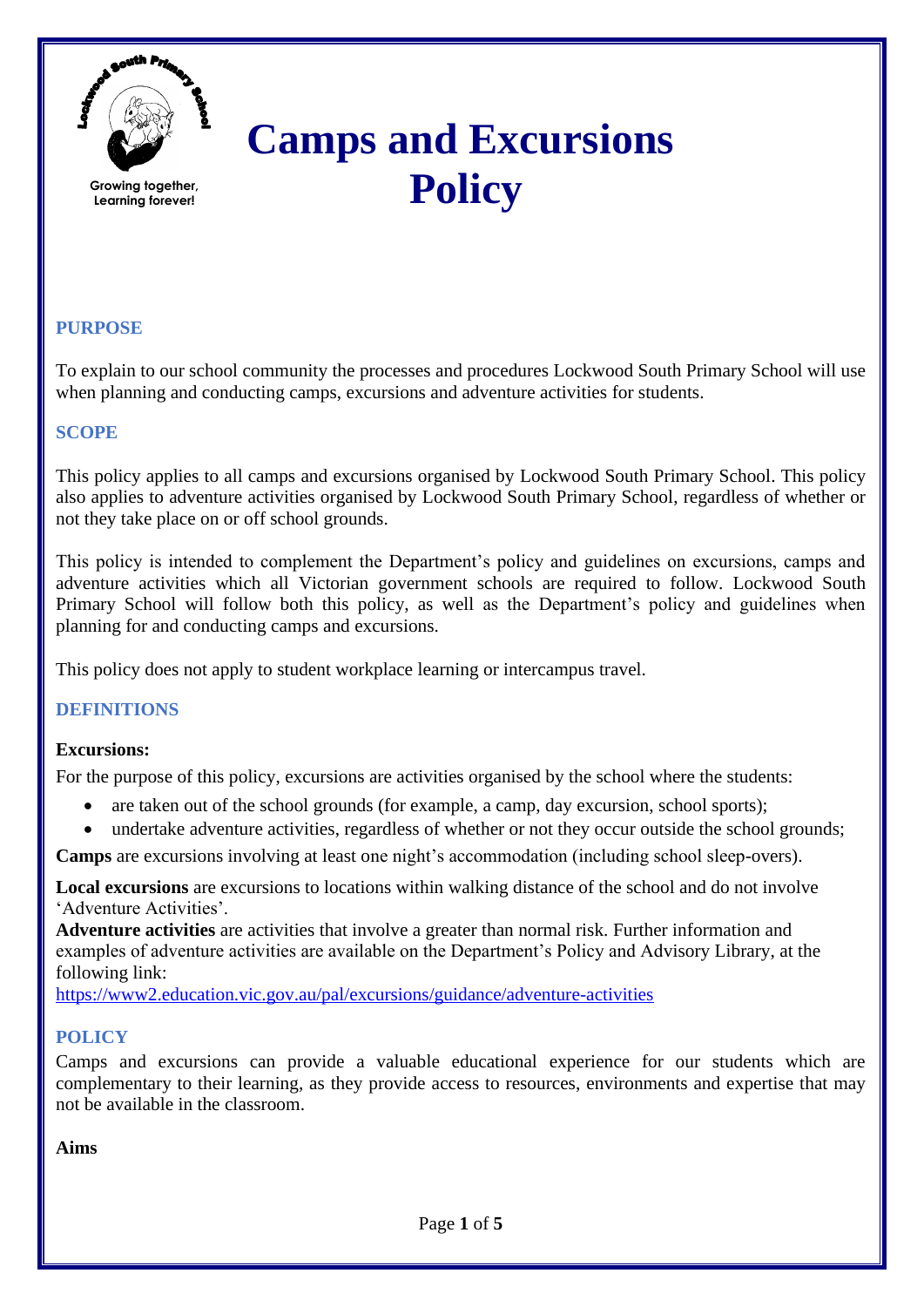- To provide students with the opportunity to participate in a camping program that is linked to social, cultural and educational outcomes for students.
- To provide shared class and year level experiences, team building and a sense of group cohesiveness.
- To reinforce and extend classroom learning.
- To provide a program that delivers skills and knowledge that may lead to a lifelong involvement in worthwhile leisure pursuits.
- To provide a program that promotes self-esteem, resourcefulness, independence, leadership, judgement, cooperation and tolerance.
- To further develop students' problem solving and life skills
- To extend students' understanding of their physical and cultural environment.

For all camps and excursions, including adventure activities, our school will follow the Department's Policy and Advisory Library: [Excursions.](https://www2.education.vic.gov.au/pal/excursions/policy)

## **Planning process for camps and excursions**

All camps and excursions will comply with Department planning requirements. Part of this planning process includes conducting risk assessments, to ensure that reasonable steps are taken to minimise the risks associated with each proposed camp or excursion. Lockwood South Primary School's risk assessment will include consideration of arrangements for supervision of students and consideration of the risk of bushfire activity in the excursion location. In the event of a Code Red Day being announced, excursions or camp activities in effected locations will be cancelled or rescheduled. Planning will also cover arrangements for cancelling, recalling or altering the camp or excursion for any other reason.

Lockwood South Primary School is committed to ensuring students with additional needs are provided with an inclusive camps and excursions program and will work with families during the planning stage, as needed, to support all students' attendance and participation in camp and excursion activities.

In cases where a camp or excursion involves a particular class or year level group, the Organising Teacher will ensure that there is an alternative educational program available and appropriate supervision for those students not attending the camp or excursion.

## **Supervision**

Lockwood South Primary School follows the Department's guidelines in relation to supervision of students during excursions and camps.

All excursion staff (including parent volunteers) will be familiar with supervision requirements and the specific procedures for dealing with emergencies on each camp and excursion.

All school staff will be aware that they retain overall responsibility for the supervision and care of students throughout all camps and excursions (including adventure activities), regardless of whether or not external providers are managing the activity.

## **Parent volunteers**

Parents may be invited to assist with camps and excursions. School staff will notify parents/carers of any costs associated with attending. School staff are in charge of camps and excursions and parent/carer volunteers are expected to follow teachers' instructions. When deciding which parents/carers will attend, the Organising Teacher will take into account: any valuable skills the parents/carers have to offer (e.g. bus licence, first aid etc.) and the special needs of particular students.

## **Volunteer and external provider checks**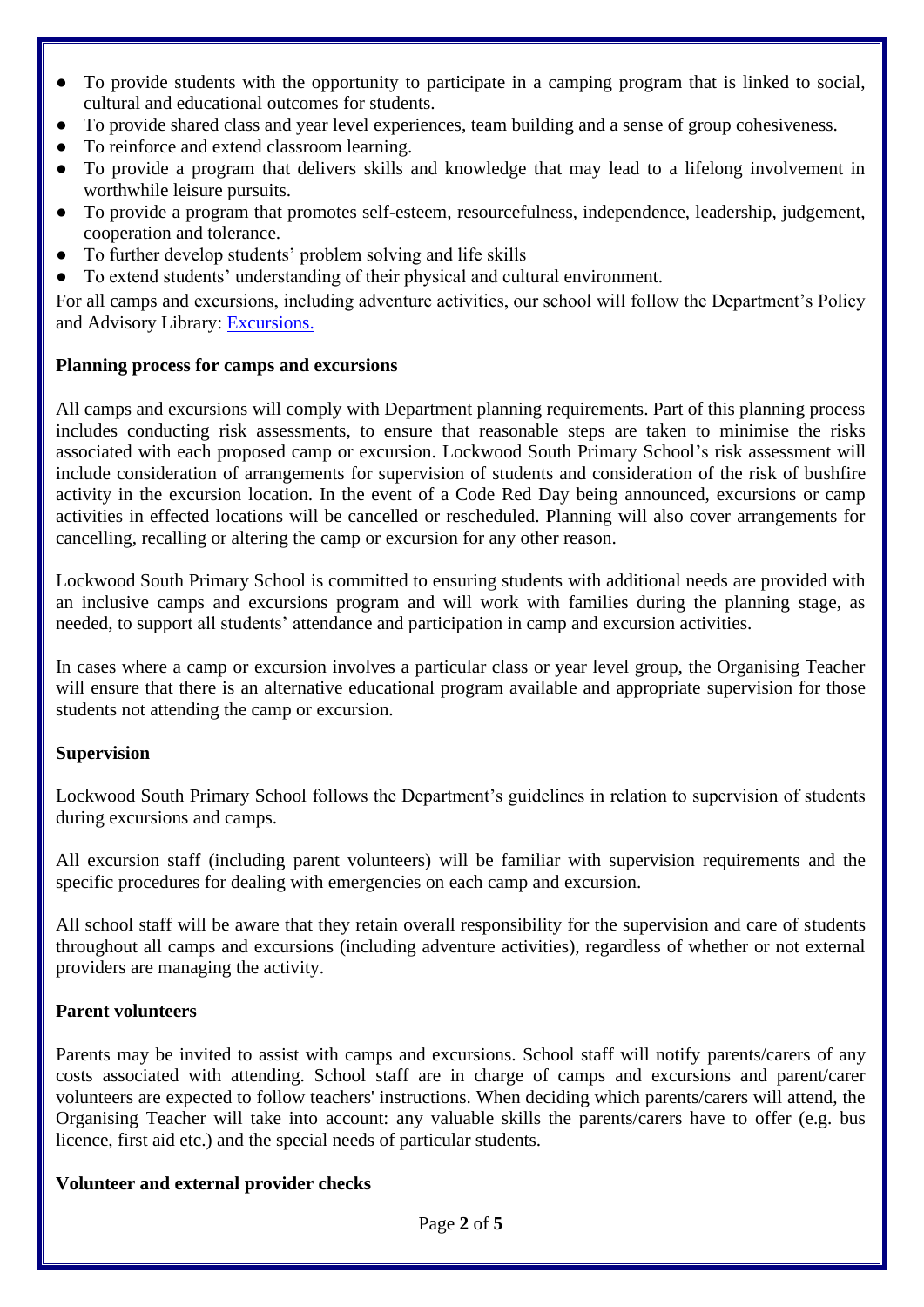Lockwood South Primary School requires all parent or carer camp or excursion volunteers and all external providers working directly with our students to have a current Working with Children Check card.

### **Parent/carer consent**

For all camps and excursions, other than local excursions, Lockwood South Primary School will provide parents/carers with a specific consent form outlining the details of the proposed activity. Lockwood South Primary School uses UEducateUs to inform parents about camps and excursions and to seek their consent **OR** informs parents about school camps and excursions by placing a note in student bags and asking parents/carers to return the part of the note that asks for parents/carers signature confirming they consent to their child's participation. Parents/carers are encouraged to contact the school to discuss any questions or concerns that they or their child may have with a proposed camp or excursion.

For local excursions, Lockwood South Primary School will provide parents and carers with an annual Local Excursions consent form at the start of each school year or upon enrolment if students enrol during the school year. Lockwood South Primary School will also provide advance notice to parents/carers of an upcoming local excursion through UEducateUs For local excursions that occur on a recurring basis (for example weekly outings to the local oval for sports lessons), Lockwood South Primary School will notify parents once only prior to the commencement of the recurring event.

#### **Cost of camps and excursions, refunds and support**

The cost of all camps and excursions are to be paid by parents/carers unless alternative arrangements have been agreed to by the Principal prior to the excursion. All families will be given sufficient time to make payments for all activities. Consent forms will have clearly stated payment amounts and payment finalisation dates.

Students who have not finalised payment by the required date will not be allowed to attend unless the Principal determines exceptional circumstances apply.

Lockwood South Primary School will make all efforts to ensure that students are not excluded for financial reasons. Families experiencing financial difficulty are invited to discuss alternative payment arrangements with the Business Manager, who will consult with the Principal. The Business Manager can also discuss family eligibility for the Department's Camps, Sports and Excursions Fund (CSEF), which provides payments for eligible students to attend school activities, including camps and excursions. Applications for the CSEF are open to families holding a valid means-tested concession card or temporary foster parents and are facilitated by the school. Further information about the CSEF and the application form are available at [Camps, Sports and Excursions Fund.](https://www2.education.vic.gov.au/pal/camps-sports-and-excursions-fund/policy)

If a camp or excursion is cancelled or altered by the school, or a student is no longer able to attend part or all of the camp or excursion, our school will consider requests for partial or full refunds of payments made by parents/carers on a case-by-case basis taking into account the individual circumstances. Generally we will not be able to refund payments made for costs that have already been paid where those funds have already been transferred or committed to a third party and no refund is available to the school. Where possible, we will provide information about refunds to parents/carers at the time of payment.

### **Student health**

Parents and carers need to ensure the school has up-to-date student health information prior to camps and excursions. A member of staff will be appointed with responsibility for the health needs of the students for each camp/excursion. Teachers will administer any medication provided according to our *Medication* policy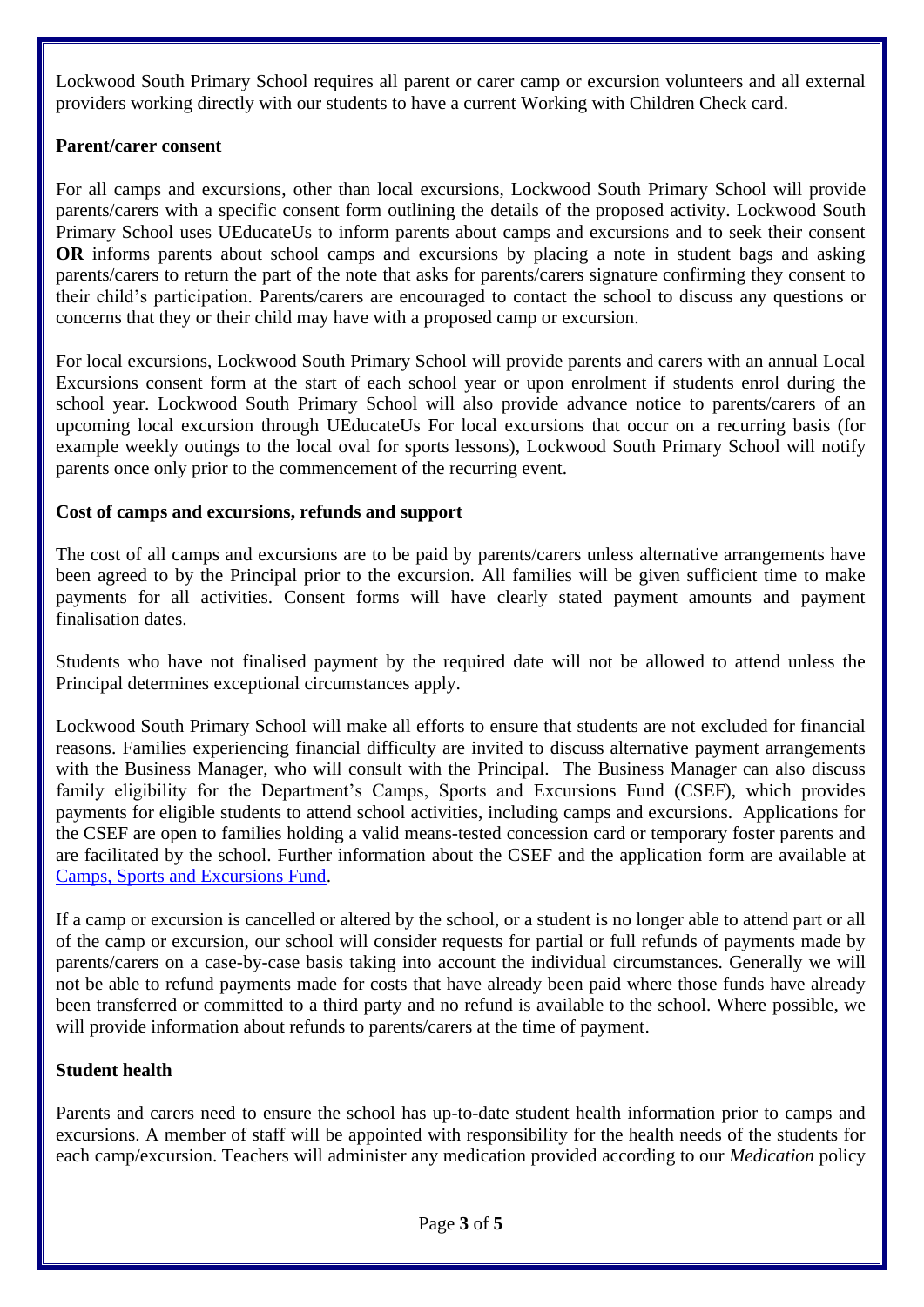and the student's signed *Medication Authority Form*. To meet the school's obligations relating to safety, a first aid kit and mobile phone will be taken by teachers on all camps and excursions.

It is the responsibility of parents and carers to ensure their child/children are in good health when attending excursions and camps. If a student becomes ill during a camp and is not able to continue at camp it is the parent/carer's responsibility to collect them and cover any associated costs. If the Principal approves a student joining a camp late, transport to the camp is the parent/carer's responsibility.

#### **Behaviour expectations**

Students participating in camps and excursions are required to cooperate and display appropriate behaviour to ensure the camp or excursion is a safe, positive and educational experience for all students involved.

Parents/carers will be notified if their child is in danger of losing the privilege to participate in an excursion or camp due to behaviour that does not meet the standards of behaviour set out in the school's *Student Wellbeing and Engagement Policy.* The decision to exclude a student will be made by the Principal in consultation with the Organising Teacher. Both the parent/carer and the student will be informed of this decision prior to the camp or excursion.

If on a camp or excursion the Teacher in Charge considers an individual student's behaviour does not meet required standards, then the Principal or their nominee may determine that a student should return home during the camp or excursion. In these circumstances the parent/carer is responsible for the collection of the student and any costs associated with this.

Disciplinary measures apply to students on camps and excursions consistent with our school's *Student Wellbeing and Engagement Policy, Student Code of Conduct* and *Bullying Prevention Policy*.

#### **Electronic Devices**

Students will not be permitted to bring electronic devices to camps or excursions except with prior approval from the Principal. The Principal will only approve students bringing electronic devices to a camp or excursion in exceptional circumstances and when it is in the best interests of the student, and may place conditions on its location and use during the camp or excursion.

#### **Food**

Students are not permitted to bring their own supply of food items to camps and excursions unless the item is medically indicated and discussed with the Organising Teacher, or included as an item on the clothing and equipment list for that camp or excursion.

#### **Accident and Ambulance Cover**

Any costs associated with student injury rest with parents/carers unless the Department is liable in negligence (liability is not automatic).

Unless otherwise indicated, Lockwood South Primary School and the Department do not provide student accident or ambulance cover. Parents/carers may wish to obtain student accident insurance cover and/or ambulance cover, depending on their health insurance arrangements and any other personal considerations.

### **COMMUNICATION**

This policy will be communicated to our school community in the following way: